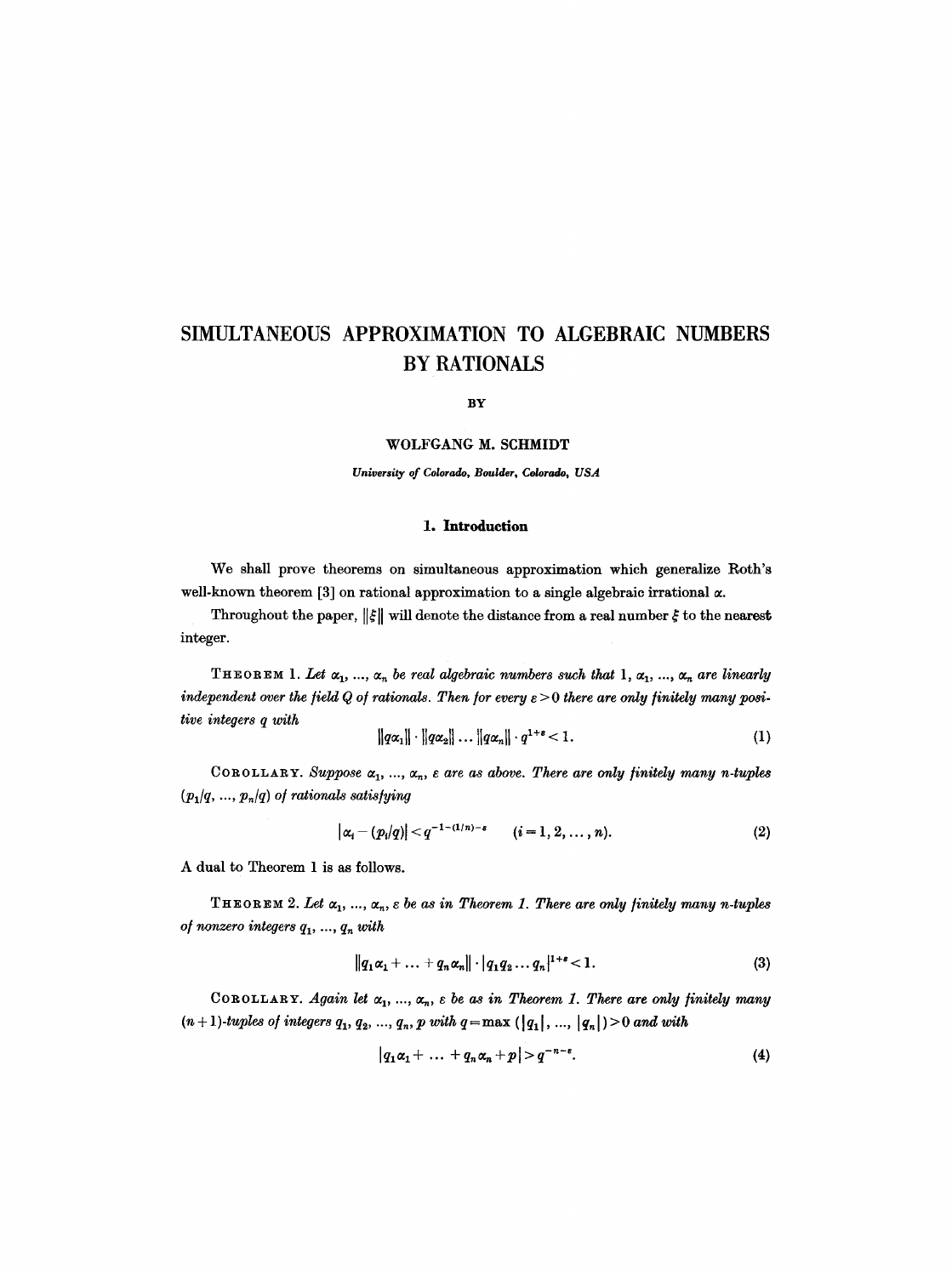When  $n=1$ , these two theorems are the same, and are in fact Roth's theorem mentioned above. A few years ago [4] I had proved these theorems in the case  $n = 2$ . Our proofs will depend on a result of this earlier paper. What is new now is the use of Mahler's theory [2] of compound convex bodies,

#### 2. Approximation by algebraic nnmhers of bounded degree

By *algebraic number* we shall understand a real algebraic number. Let  $\omega$  be algebraic of degree at most k, There is a polynomial  $f(t) = a_k t^k + ... + a_1 t + a_0 \neq 0$ , unique up to a factor  $\pm 1$ , whose coefficients  $a_k, ..., a_1, a_0$  are coprime rational integers and which is irreducible over the rationals, such that  $f(\omega) = 0$ . This polynomial is usually called the *defining polynomial* of  $\omega$ . Define the *height*  $H(\omega)$  of  $\omega$  by

$$
H(\omega) = \max (|a_k|, \ldots, |a_1|, |a_0|). \tag{5}
$$

**THEOREM 3. Let**  $\alpha$  **be algebraic, k a positive integer, and**  $\varepsilon > 0$ **. There are only finitely** *many algebraic numbers*  $\omega$  *of degree at most k such that* 

$$
|\alpha-\omega|
$$

When  $k = 1$ , this result reduces again to Roth's theorem, and when  $k = 2$  it had been proved in [4]. Wirsing had proved(1) a weaker version of Theorem 3, with  $-k-1-\varepsilon$  in the exponent in (6) replaced by  $-2k-\varepsilon$ .

Theorem 3 may be deduced from Theorem 2 as follows. Let *fit)* be the defining polynomial of  $\omega$ . Then  $f(x)=f(\omega)+(x-\omega)f'(\tau)=(\alpha-\omega)f'(\tau)$  where  $\tau$  lies between  $\alpha$  and  $\omega$ . Now since  $\alpha$  is fixed, and by (6),  $\tau$  lies in a bounded interval. Hence  $|f'(\tau)| \leq c_1(k, \omega) H(\omega)$ , and (6) yields

$$
|a_k \alpha^k + \ldots + a_1 \alpha + a_0| < c_1(k, \omega) H(\omega)^{-k - \varepsilon}.\tag{7}
$$

Now if  $\alpha$  is not algebraic of degree at most k, then 1,  $\alpha$ , ...,  $\alpha^k$  are linearly independent over Q, and the corollary to Theorem 2 implies that (7) has only finitely many solutions in integers  $a_k, ..., a_1, a_0$ .

Suppose now that  $\alpha$  is algebraic of degree m where  $1 \leq m \leq k$ . There are rational integers d and  $b_{ij}$  ( $0 \le i \le k$ ,  $0 \le j \le m-1$ ) such that

$$
d\alpha^{i} = b_{i0} + b_{i1}\alpha + \ldots + b_{i m-1}\alpha^{m-1} \quad (0 \leq i \leq k).
$$

Putting  $y_j = \sum_{i=0}^k a_i b_{ij}$   $(0 \le j \le m-1)$ , we obtain

<sup>(1)</sup> See his paper "Approximation to algebraic numbers by algebraic numbers of bounded degree", to appear in the report on the number theory institute at Stony Brook, July 1969.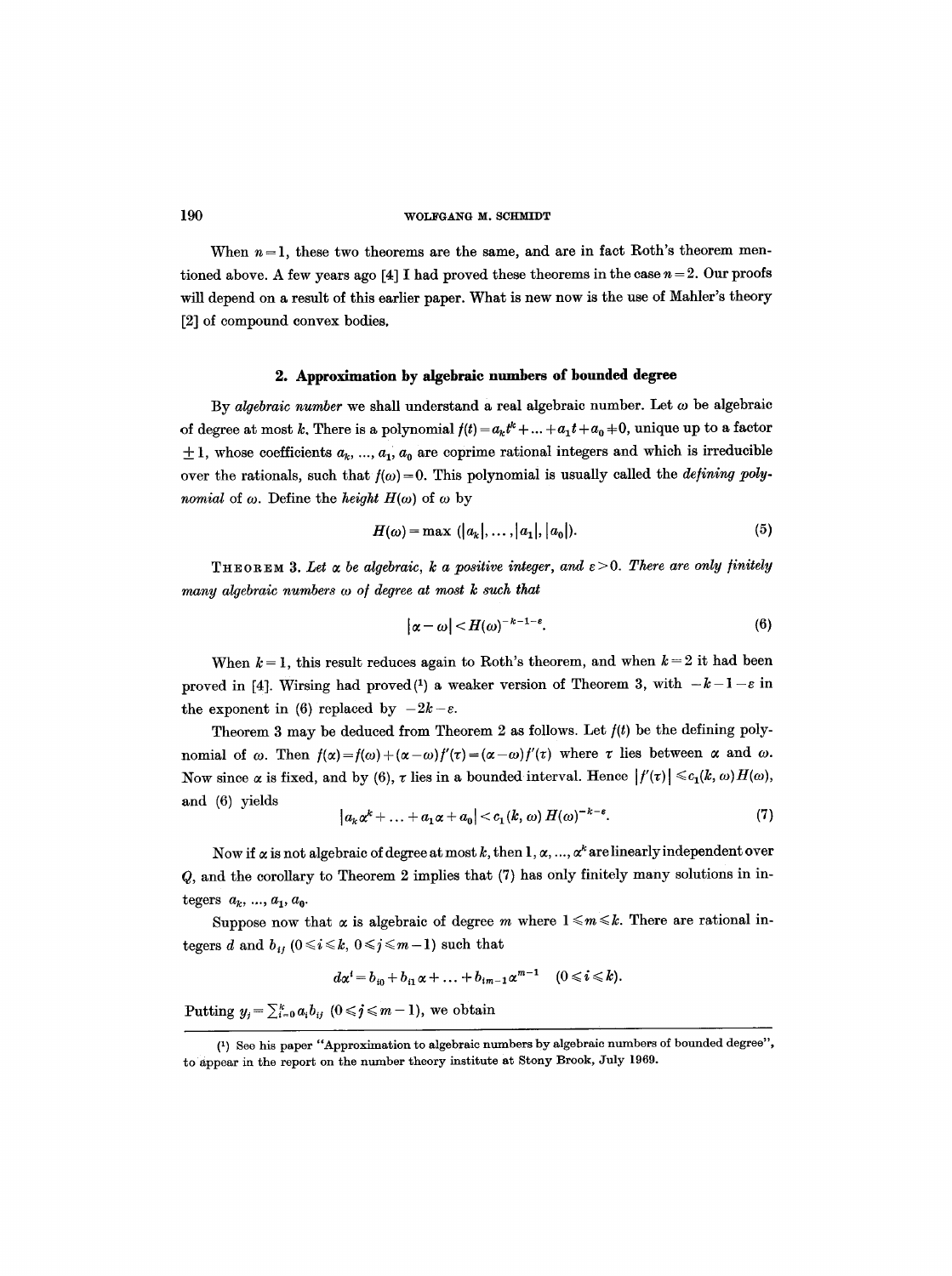SIMULTANEOUS APPROXIMATION TO ALGEBRAIC NUMBERS BY RATIONALS 191

$$
|y_j| \leqslant c_2(k,\alpha) H(\omega) \quad (0 \leqslant j \leqslant m-1)
$$
 (8)

and 
$$
|\alpha^{m-1}y_{m-1} + ... + \alpha y_1 + y_0| < c_3(k, \alpha) H(\omega)^{-k-\epsilon}.
$$
 (9)

By the corollary to Theorem 2, the inequalities (8), (9) have only the trivial solution  $y_0 = ... = y_{m-1} = 0$  if  $H(\omega)$  is large. But  $a_k \alpha^k + ... + a_1 \alpha + a_0 = d^{-1}(\alpha^{m-1}y_{m-1} + ... + y_0)$ , and hence (7) implies that  $f(x) = a_k x^k + ... + a_0 = 0$  if  $H(\omega)$  is large. But  $f(\alpha) = 0$  is possible only if  $\omega$ is a conjugate of  $\alpha$ , and there are only finitely many such conjugates.

### 3. Quoting a theorem

Let  $l$  be a positive integer greater than 1 and let

$$
M_i = \beta_{i1}x_1 + \ldots + \beta_{i l}x_l \quad (1 \leq i \leq l)
$$

be *l* linear forms in  $\mathbf{x} = (x_1, ..., x_l)$  with algebraic coefficients  $\beta_{ij}$  of determinant 1. Also let S be a subset of  $\{1, 2, ..., l\}$ . We say the system  $\{M_1, ..., M_l; S\}$  is *regular* if

(i) for every  $i \in S$ , the *nonzero* elements among  $\beta_{i1}, \ldots, \beta_{i l}$  are linearly independent over Q.

(ii) for every k in  $1 \le k \le l$ , there is an  $i \in S$  with  $\beta_{ik} \ne 0$ .

Now let

$$
L_i = \alpha_{i1}x_1 + \ldots + \alpha_{i l}x_l \quad (1 \leq i \leq l)
$$

again be  $l$  linear forms with algebraic coefficients of determinant 1. There exist unique linear forms  $M_1, ..., M_l$ , the *adjoint* forms to  $L_1, ..., L_l$ , such that

$$
L_1(\mathbf{x}) M_1(\mathbf{y}) + \ldots + L_l(\mathbf{x}) M_l(\mathbf{y}) = x_1 y_1 + \ldots + x_l y_l
$$

for any two vectors  $\mathbf{x} = (x_1, ..., x_i)$ ,  $\mathbf{y} = (y_1, ..., y_i)$ . The forms  $M_1, ..., M_i$  again have algebraic coefficients of determinant 1. Let S be a subset of  $\{1, 2, ..., l\}$ . We say the system  $\{L_1, ..., L_l\}$  $L_i$ ; S} is *proper* if  $\{M_1, ..., M_i, S\}$  is regular. It is clear that this definition is the same as the one given in  $\S 1.4$  of [4].

We now state Theorem 6 of [4].

THEOREM A. ("Theorem on the next to last minimum"). Suppose  $L_1, ..., L_i$ ; S are *proper, and*  $A_1$ *, ...,*  $A_i$  *are positive reals satisfying* 

$$
A_1 A_2 \dots A_l = 1 \tag{10}
$$

$$
and \t A_i \geq 1 \t if i \in S. \t (11)
$$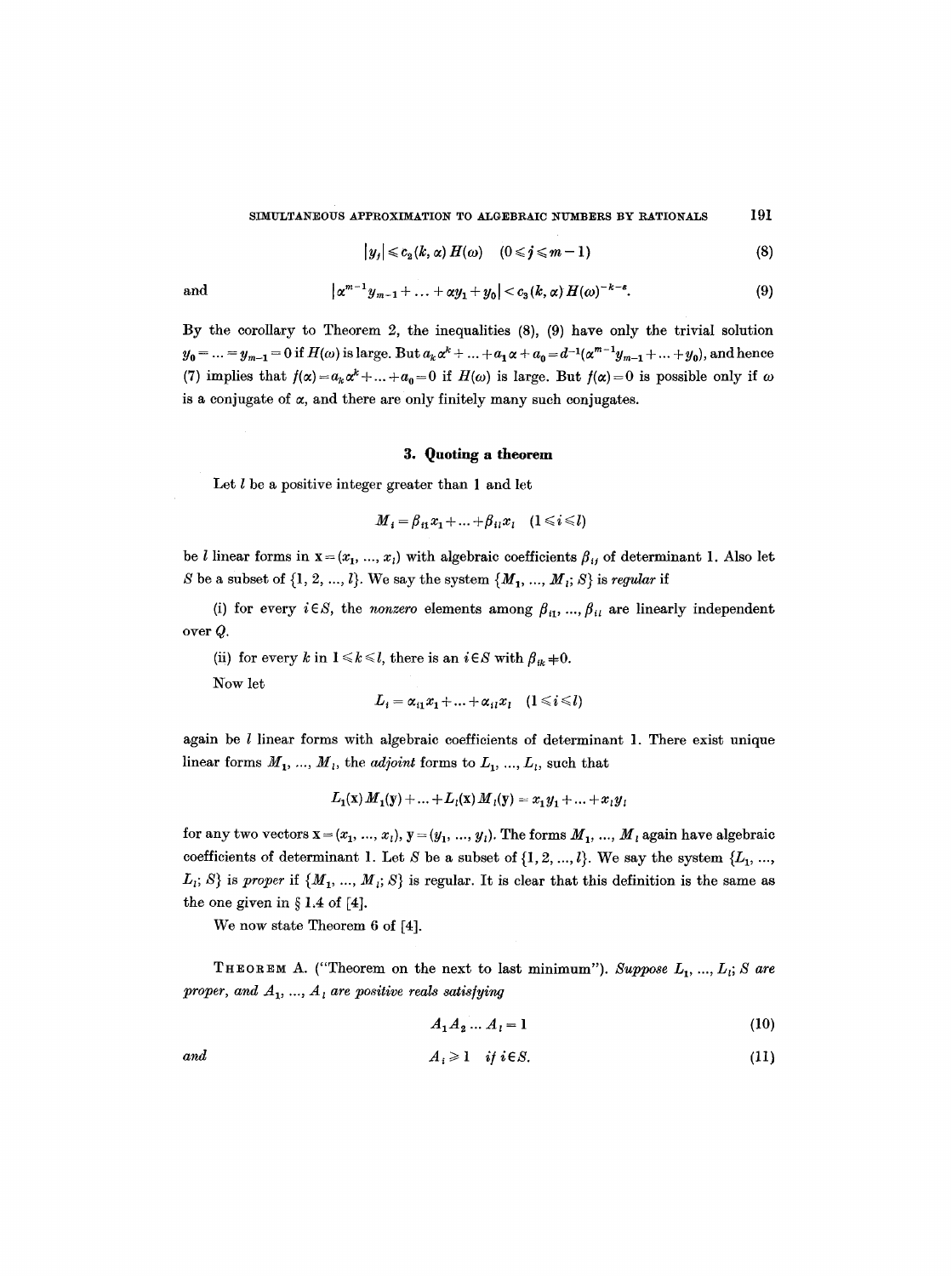The set defined by 
$$
|L_i(\mathbf{x})| \leq A_i \quad (1 \leq i \leq l)
$$
 (12)

is a parallelopiped of volume  $2^l$ ; denote its successive minima (in the sense of the Geometry of *Numbers*) by  $\lambda_1, \ldots, \lambda_{l-1}, \lambda_l$ .

*For every*  $\delta > 0$  *there is then a*  $Q_0 = Q_0(\delta; L_1, ..., L_i; S)$  *such that* 

$$
\lambda_{l-1} > Q^{-\delta} \tag{13}
$$

$$
i j \qquad \qquad Q \geqslant \max \ (A_1, \, \ldots, \, A_i, \, Q_0). \tag{14}
$$

#### 4. A corollary to **the quoted theorem**

COROLLARY. Let  $L_1, ..., L_i$ ; *S* and  $A_1, ..., A_i$  be as in the theorem. Again let  $\lambda_1, ...,$  $\lambda_{l-1}$ ,  $\lambda_l$  *be the successive minima of the parallelopiped defined by* (12). For every  $\delta$  in  $0 < \delta < 1$ *there is a*  $Q_1 = Q_1(\delta; L_1, ..., L_i; S)$  *such that* 

$$
\lambda_{l-1} > \lambda_l Q^{-\delta} \tag{15}
$$

provided 
$$
\lambda_1 A_i > Q^{-\delta/(2l)} \quad (i \in S)
$$
 (16)

$$
q \geqslant \max\ (A_1, \ldots, A_l, Q_1). \tag{17}
$$

To prove this corollary we need to recall Lemma 7 of [4]:

LEMMA 1. (Davenport). Let  $L_1, ..., L_i$  be linear forms of determinant 1, and let  $\lambda_1, \ldots, \lambda_i$  be the successive minima of the parallelopiped given by

$$
|L_i(\mathbf{x})| \leq 1 \quad (i = 1, ..., l). \tag{18}
$$

Suppose  $Q_1, ..., Q_l$  are positive real numbers having

$$
\varrho_1 \varrho_2 \dots \varrho_l = 1,\tag{19}
$$

$$
\varrho_1 \ge \varrho_2 \ge \ldots \ge \varrho_l > 0,\tag{20}
$$

$$
\varrho_1\lambda_1\leqslant\varrho_2\lambda_2\leqslant\ldots\leqslant\varrho_l\lambda_l.\tag{21}
$$

*Then, after a suitable permutation of*  $L_1, \ldots, L_l$ , the successive minima  $\lambda'_1, \ldots, \lambda'_l$  of the new *\_paraUelopiped* 

$$
\varrho_i |L_i(\mathbf{x})| \leq 1 \quad (i=1,\ldots,l) \tag{22}
$$

satisfy 
$$
\varrho_i \lambda_i \lt \lt \lambda'_i \lt \lt \varrho_i \lambda_i \quad (i=1,\ldots,l). \tag{23}
$$

*Here the constants in* (23) *depend only on l.*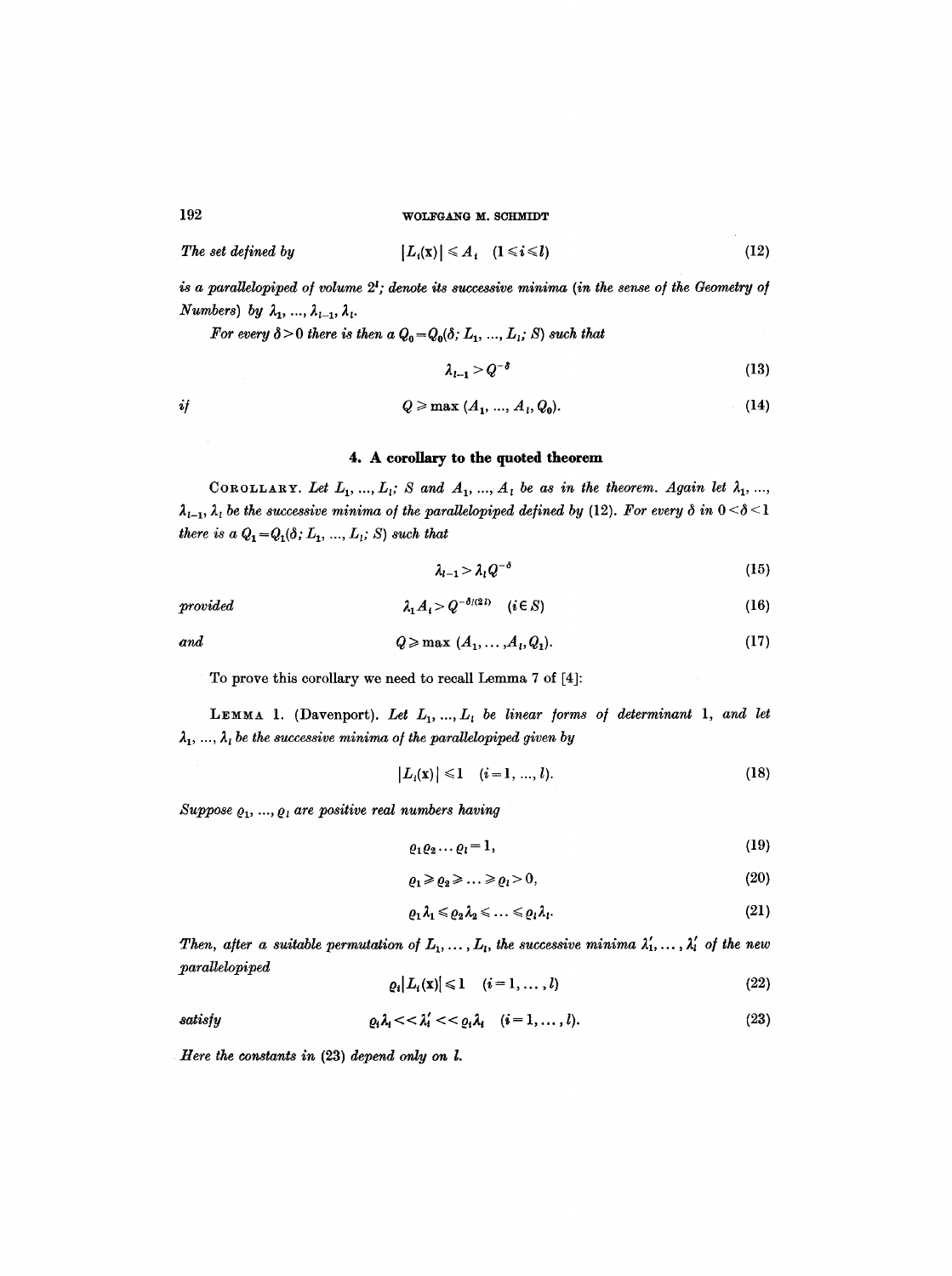The corollary is now proved as follows. Let  $\lambda_1, \ldots, \lambda_l$  be the successive minima of the parallelopiped (12). This parallelopiped may also be defined by  $|L_i^*(\mathbf{x})| \leq 1$  ( $i = 1, ..., l$ ) where  $L_i^*(\mathbf{x}) = L_i(\mathbf{x}) A_i^{-1}$   $(i = 1, ..., l)$ . Put

$$
\varrho_0 = (\lambda_1 \lambda_2 \ldots \lambda_{l-2} \lambda_{l-1}^2)^{1/l}, \tag{24}
$$

$$
\varrho_1 = \varrho_0/\lambda_1, \varrho_2 = \varrho_0/\lambda_2, \ldots, \varrho_{l-1} = \varrho_0/\lambda_{l-1}, \varrho_l = \varrho_0/\lambda_{l-1}.
$$
\n(25)

Then (19), (20) and (21) hold. Applying Lemma 1 to  $L_1^*, \ldots, L_i^*$  we see that there is a permutation  $(j_1, \ldots, j_i)$  of  $(1, \ldots, l)$  such that the successive minima  $\lambda'_1, \ldots, \lambda'_i$  of the parallelopiped

$$
|L_i(\mathbf{x})| \leq A_i \varrho_{i_i}^{-1} (= A_i', \text{ say}) \quad (1 \leq i \leq l), \tag{26}
$$

satisfy (23).

Suppose first that  $A'_i \leq 1$  for some  $i \in S$ . Since for  $i \in S$ ,

$$
A'_{i} = A_{i} \varrho_{i}^{-1} \geq A_{i} \varrho_{1}^{-1} = \lambda_{1} A_{i} \varrho_{0}^{-1} > Q^{-\delta/(2l)} \varrho_{0}^{-1}
$$

by (16), we have  $\varrho_0 > Q^{-\delta/(2l)}$ . On the other hand,  $\lambda_1 \lambda_2 \ldots \lambda_l << 1$ , whence  $\varrho_0 << (\lambda_{l-1}/\lambda_l)^{1/l}$ . Thus  $\lambda_{l-1}/\lambda_l >> Q^{-\delta/2}$ , and (15) holds provided Q is large.

The other possibility is that  $A'_i > 1$  for every  $i \in S$ . We may then apply the theorem on the next to last minimum to the parallelopiped (26). Thus  $\lambda'_{t-1} > Q^{-\delta/(8l^2)}$  provided  $Q \ge \max (Q_2, A'_1, \ldots, A'_l)$ . Or, put differently, we have

$$
\lambda'_{l-1} > Q^{-\delta/(2l)} \tag{27}
$$

if 
$$
Q \geqslant \max (Q_3, A'^{1/(4l)})
$$
 (28)

with  $A' = \max (A'_1, \ldots, A'_l)$ . On the other, hand, by (23), we have  $\lambda'_{i-1} \lt \varphi_{l-1} \lambda_{l-1} = \varrho_0 \lt \varphi_{l-1}$  $(\lambda_{l-1}/\lambda_l)^{1/l}$ . In conjunction with (27) this implies that  $\lambda_{l-1}/\lambda_l >> Q^{-\delta/2}$ , hence that  $\lambda_{l-1} >$  $\lambda_{l}Q^{-\delta}$  if Q is large.

It remains to be shown that (16) and (17) imply (28). Put  $A = \max(A_1, \ldots, A_l)$ . We have  $A' \leq A/e_{l-1} = A\lambda_{l-1}/e_0 << A\lambda_{l-1}/\lambda_1 << A\lambda_1^{-l}$ , since  $\lambda_1^{l-1}\lambda_{l-1} << 1$ . Further by (16) we have  $A\lambda_1 > Q^{-\delta/(2l)}$ , whence

$$
A' \lt \lt A \lambda_1^{-1} \lt \lt A^{1+l} Q^{\delta/2}.
$$

Thus (17) implies that

$$
Q>A^{1/2}Q^{\delta/2}>(A^{1+l}Q^{\delta/2})^{1/(4\,l)}\,Q_1^{\delta/8}>A^{'1/(4\,l)}
$$

provided  $Q_1$  is large.

#### **5. The compounds of linear forms**

Suppose  $k > 1$  and let  $\sigma$ ,  $\tau$ , ... denote subsets of  $\{1, 2, ..., k\}$ . Write  $\sigma'$  for the complement of  $\sigma$  in  $\{1, 2, ..., k\}$ . Define  $(-1)^{\sigma}$  by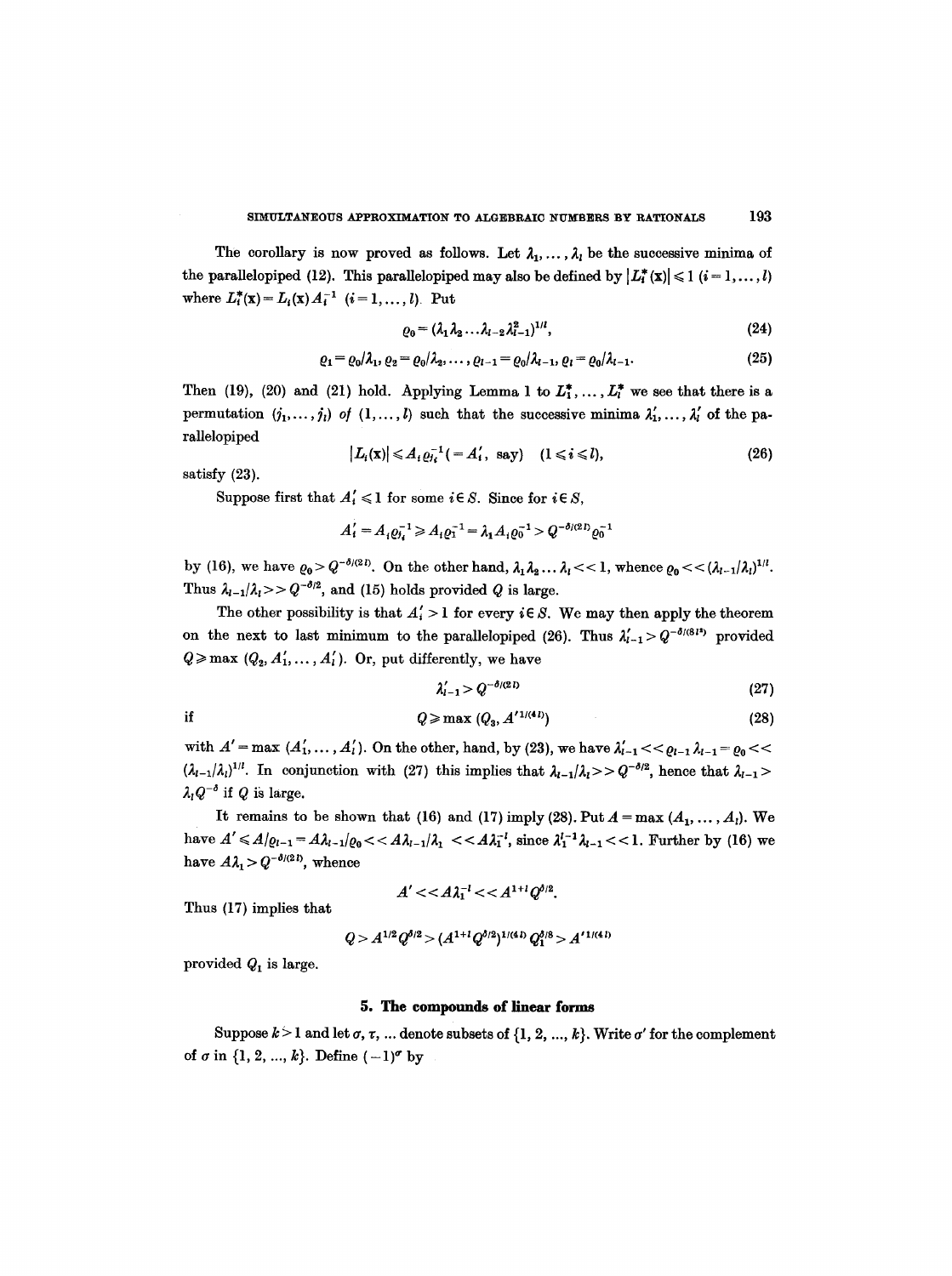$$
(-1)^{\sigma} = \prod_{i \in \sigma} (-1)^{i}.
$$
 (29)

For any integer p with  $1 \leq p \leq k$ , let  $C(k, p)$  consist of all sets  $\sigma$  with exactly p elements. Then  $C(k, p)$  consists of  $l(p) = \binom{k}{p}$  sets  $\sigma$ .

Let 
$$
L_i = \alpha_{i1} x_1 + \ldots + \alpha_{ik} x_k \quad (i = 1, \ldots, k)
$$
 (30)

be *k* linear forms of determinant 1 in  $\mathbf{x}=(x_1, ..., x_k)$ . Let p with  $1 \leq p \leq k$  be fixed at the moment. For every  $\sigma \in C(k, p)$ ,  $\tau \in C(k, p)$ , write  $\alpha_{\sigma \tau}$  for the  $(p \times p)$ -determinant formed from all ith rows with  $i \in \sigma$  and all jth columns with  $j \in \tau$  of the matrix  $(\alpha_{ij})$ . We shall construct linear forms  $L^{(p)}$  in vectors  $\mathbf{x}^{(p)}$  with  $l(p)$  components which are denoted by  $x_{\tau}$  where  $\tau \in C(k, p)$ . Namely, for every  $\sigma \in C(k, p)$ , we put

$$
L_{\sigma}^{(p)}(\mathbf{x}^{(p)}) = \sum_{\tau \in C(k,p)} \alpha_{\sigma \tau} x_{\tau}.
$$
 (31)

We call these linear forms the pth *compounds* of  $L_1, ..., L_k$ . There are exactly  $l(p)$  such pth compounds.

Again, for every  $\sigma$  in  $C(k, p)$ , put

$$
\hat{L}_{\sigma}^{(p)}(\mathbf{x}^{(p)}) = \sum_{\tau \in C(k,p)} (-1)^{\sigma} (-1)^{\tau} \alpha_{\sigma^{\prime} \tau^{\prime}} x_{\tau}.
$$
 (32)

Let  $e_{\tau}^{(p)}$  be the basis vector whose component  $x_{\tau} = 1$ , and all of whose other components are zero. Then for any  $\tau_1$ ,  $\tau_2$  in  $C(k, p)$ , one has

$$
\sum_{\sigma \in C(k,\,p)} L_{\sigma}^{(p)}(\mathbf{e}_{\tau_1}^{(p)}) \hat{L}_{\sigma}^{(p)}(\mathbf{e}_{\tau_2}^{(p)}) = \begin{cases} 1 & \text{if } \tau_1 = \tau_2 \\ 0 & \text{otherwise.} \end{cases}
$$

This follows from Laplace's rule on the expansion of determinants, applied to the determinant  $[\alpha_{ij}]$  ( $1 \leq i, j \leq k$ ). It follows immediately that

$$
\sum_{\sigma \in C(k,p)} L_{\sigma}^{(p)}(\mathbf{x}^{(p)}) \hat{L}_{\sigma}^{(p)}(\mathbf{y}^{(p)}) \equiv \sum_{\sigma \in C(k,p)} x_{\sigma} y_{\sigma}.
$$

We have therefore shown the following result, which is essentially equivalent with Mahler's remark in  $[2, § 18]$ .

LEMMA 2. The system of linear forms  $L_{\sigma}^{(p)}$  where  $\sigma \in C(k, p)$  and the system of forms  $\hat{L}_{\sigma}^{(p)}$  where  $\sigma \in C(k, p)$  are adjoint to each other.

Throughout the rest of this section let p in  $1 \leq p \leq k$  and  $l = l(p)$  be fixed. The inequalities

$$
|L_i(\mathbf{x})| \leq 1 \quad (i=1,\ldots,k) \tag{33}
$$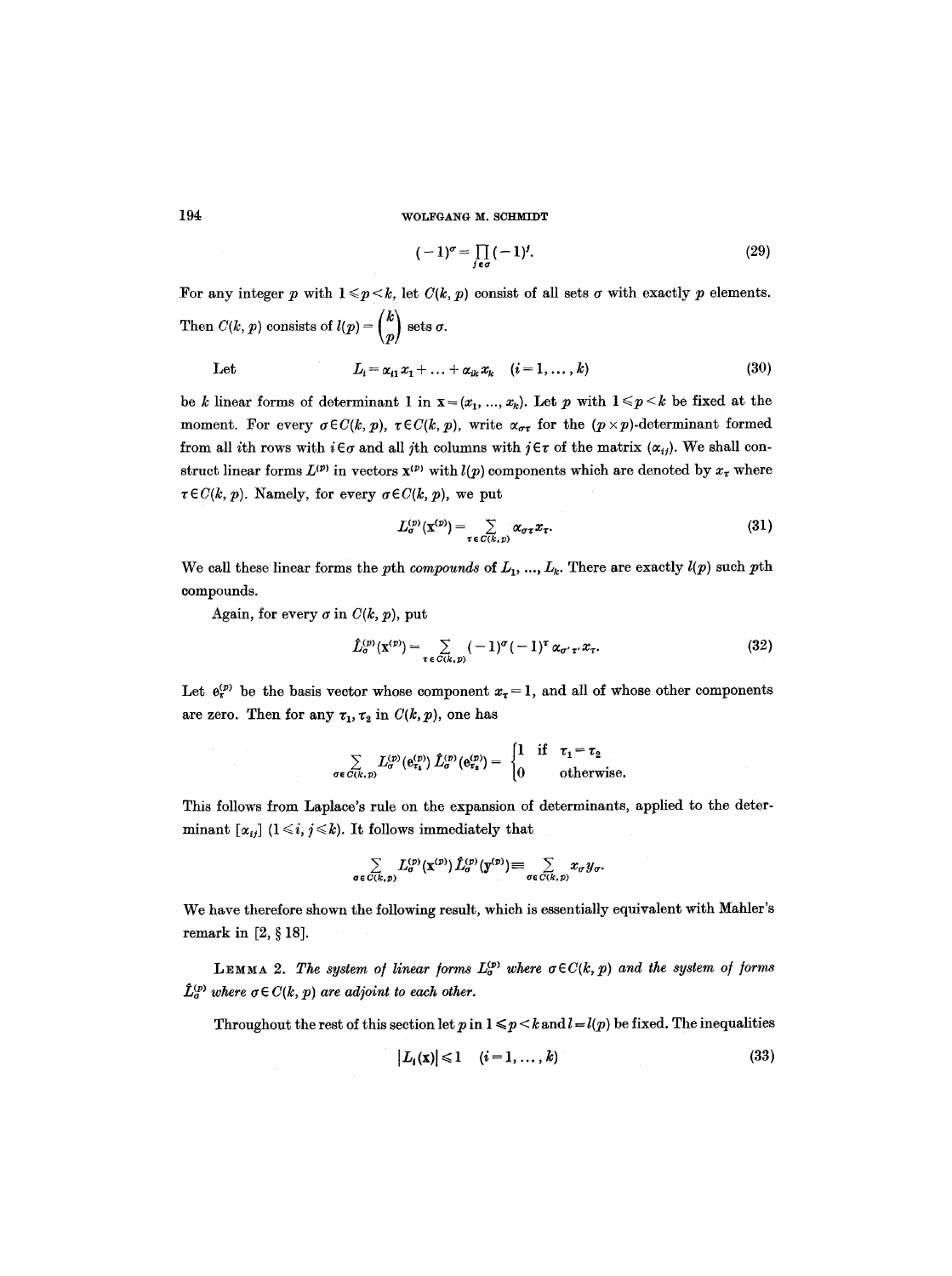define a parallelopiped  $\Pi$  in  $E^k$ . Since  $L_1, ..., L_k$  have determinant 1, it follows from determinant theory that the *l* forms  $L_{\sigma}^{(p)}(x^{(p)})$  with  $\sigma \in C(k, p)$  again have determinant 1. In particular these l linear forms are linearly independent. Hence the inequalities

$$
|L_{\sigma}^{(p)}(\mathbf{x}^{(p)})| \leq 1 \quad (\sigma \in C(k, p)) \tag{34}
$$

define a certain parallelopiped  $\Pi^{(p)}$  in  $E^l$ . This parallelopiped is in general not exactly the same as Mahler's pth *compound* of  $\Pi$ , but as Mahler points out in  $[2, §21]$ , it is closely related to it.

Denote the successive minima of  $\Pi$  by  $\lambda_1, ..., \lambda_k$ , and for every  $\sigma$  write

$$
\lambda_{\sigma} = \prod_{i \in \sigma} \lambda_i. \tag{35}
$$

There is an ordering  $\sigma_1, \sigma_2, ..., \sigma_l$  of the  $l=l(p)$  elements  $\sigma$  of  $C(k, p)$  such that

$$
\lambda_{\sigma_1}\leqslant\lambda_{\sigma_2}\leqslant\ldots\leqslant\,\lambda_{\sigma_1}
$$

Denote the successive minima of  $\Pi^{(p)}$  by  $v_1, v_2, ..., v_t$ .

THEOREM B. (Mahler.) *One has* 

$$
\nu_j \lt \lt \lambda_{\sigma_i} \lt \lt \nu_j \quad (1 \leq j \leq l(p)), \tag{36}
$$

with the constants in  $<<$  only depending on k.

*Proof.* This follows from Theorem 3 in [2] together with Mahler's remarks at the beginning of [2, § 21] which show that the successive minima of  $\Pi^{(p)}$  and of the pth compound of II differ only by bounded factors.

Now let  $A_1, ..., A_k$  be positive reals with

$$
A_1 A_2 \dots A_k = 1. \tag{37}
$$

Then if we put 
$$
A_{\sigma} = \prod_{i \in \sigma} A_i
$$
, (38)

we have 
$$
\prod_{\sigma \in C(k,p)} A_{\sigma} = 1.
$$
 (39)

The inequalities 
$$
|L_i(\mathbf{x})| \leq A_i \quad (i=1,\ldots,k)
$$
 (40)

define a parallelopiped  $\Pi_A$  in  $E^k$ , and the inequalities

$$
\left| L_{\sigma}^{(p)}(\mathbf{x}^{(p)}) \right| \leqslant A_{\sigma} \quad (\sigma \in C(k, p)) \tag{41}
$$

define a parallelopiped  $\Pi_A^{(p)}$  in  $E^l$ .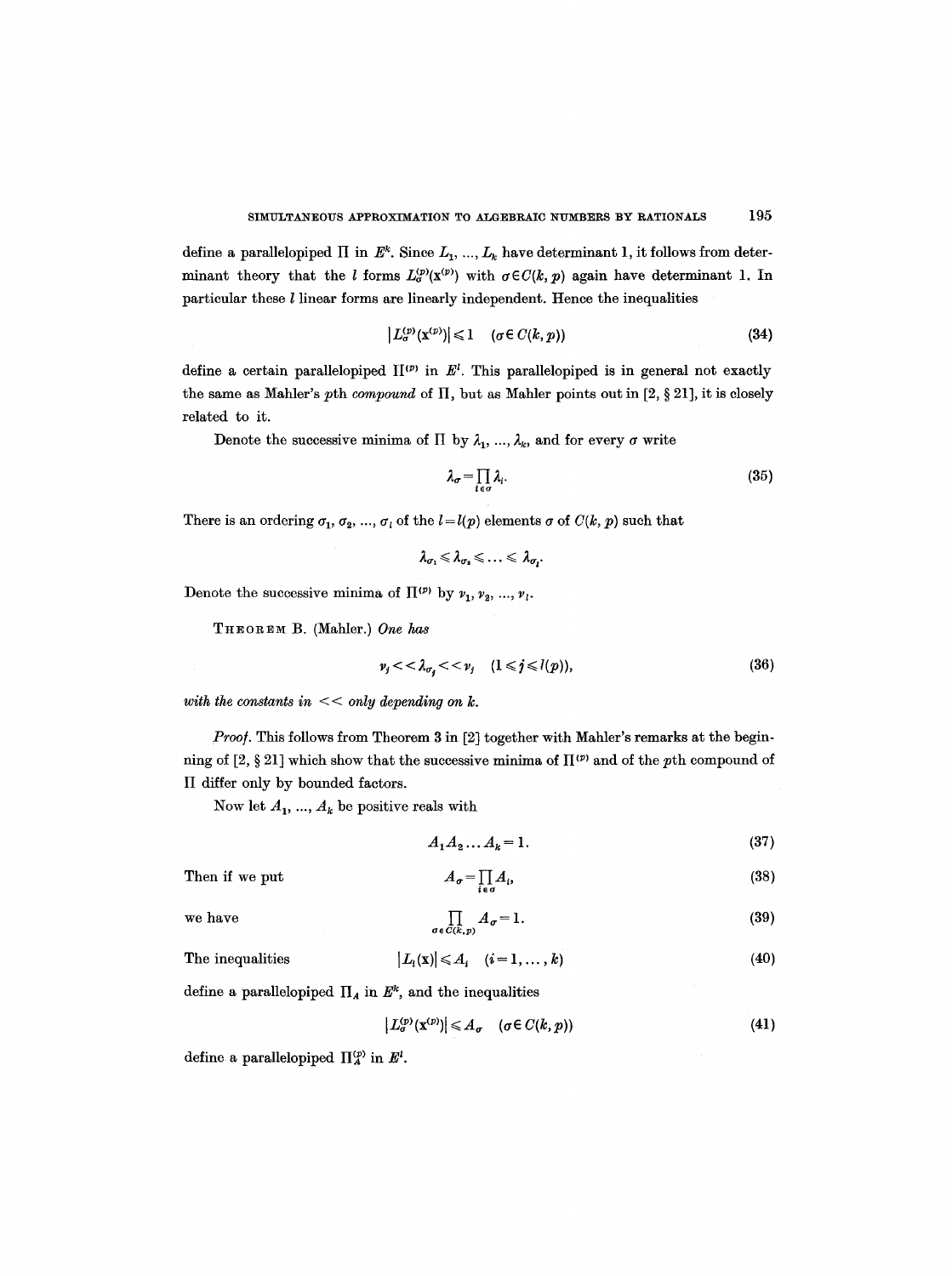COROLLARY TO THEOREM B. *Define*  $\lambda_i$   $(1 \leq i \leq k)$ ,  $\lambda_{\sigma}$   $(\sigma \in C(k, p))$ ,  $\nu_i$   $(1 \leq i \leq l)$  as *above, but with reference to*  $\prod_{A}$  and  $\prod_{A}^{(p)}$  instead of to  $\Pi$  and  $\Pi^{(p)}$ . Then one has again

$$
\nu_j \lt \lt \lambda_{\sigma_i} \lt \lt \nu_j \quad (1 \leq j \leq l(p)). \tag{42}
$$

*Proof.* This follows from an application of Theorem B to the forms  $L_i^* = A^{-1}L_i$  $(i = 1, \ldots, k).$ 

#### **6. Special linear forms**

Suppose now that  $\alpha_1, \ldots, \alpha_n$  are algebraic, and 1,  $\alpha_1, \ldots, \alpha_n$  linearly independent over the rationals. Put

$$
k=n+1 \tag{43}
$$

and 
$$
L_1(\mathbf{x}) = x_1 - \alpha_1 x_k, L_2(\mathbf{x}) = x_2 - \alpha_2 x_k, \dots, L_n(\mathbf{x}) = x_n - \alpha_n x_k, L_k(\mathbf{x}) = x_k.
$$
 (44)

For every p in  $1 \leq p \leq n = k - 1$ , there are  $l(p)$  compound forms  $L_{\sigma}^{(p)}(\mathbf{x}^{(p)})$  with  $\sigma \in C(k, p)$ . Let  $S^{(p)}$  consist of those  $q \in C(k, p)$  which contain the integer k.

LEMMA 3. The forms  $L_{\sigma}^{(v)}(\mathbf{x}^{(v)})$  with  $\sigma \in C(k, p)$  together with  $S^{(v)}$  form a proper system.

*Proo/.* By the definition of proper systems we have to show that the adjoint forms of  $L_{\sigma}^{(p)}$  form a regular system with  $S^{(p)}$ . Hence in view of Lemma 2 we have to show that the forms  $\hat{L}_{\sigma}^{(p)}$  where  $\sigma \in C(k, p)$  together with  $S^{(p)}$  form a regular system. Now except for the signs of the coefficients and the notation for the variables, the forms  $\hat{L}_{\sigma}^{(p)}$  are the same as the forms  $L_{\sigma}^{(k-p)}$ . We have to show that  $L_{\sigma}^{(h-p)}$  with  $\sigma \in C(k, p)$  together with  $S^{(p)}$  form a regular system. Let  $\hat{S}^{(k-p)}$  consist of all sets  $\sigma'$  with  $\sigma \in S^{(p)}$ . Replacing p by  $k-p$  we thus have to show that for every p in  $1 \leq p \leq k-1-n$ ,

$$
L_{\sigma}^{(p)} \quad \text{with} \ \sigma \in C(k, p), \mathcal{S}^{(p)}
$$

form a regular system. Note that  $S^{(p)}$  consists precisely of all  $\sigma \in C(k, p)$  which do not contain the integer  $k$ .

Suppose now that  $\sigma \in \hat{S}^{(p)}$ . Then with the special forms given by (44) we have

$$
L_{\sigma}^{(p)}(\mathbf{x}^{(p)})=x_{\sigma}+\sum_{i\in\sigma}\pm\alpha_{i}x_{\sigma-i+k}.\tag{45}
$$

Here  $\sigma-i+k$  denotes the set obtained from  $\sigma$  by removing its element i and adding the integer k. The summands here have signs  $+$  or  $-$ , but there is no need to evaluate these signs. From (45) it follows that except for their signs, the nonzero coefficients of  $L_{\sigma}^{(p)}$  are 1 and the numbers  $\alpha_i$  with  $i \in \sigma$ . These numbers form a subset of 1,  $\alpha_1, ..., \alpha_n$ , and hence they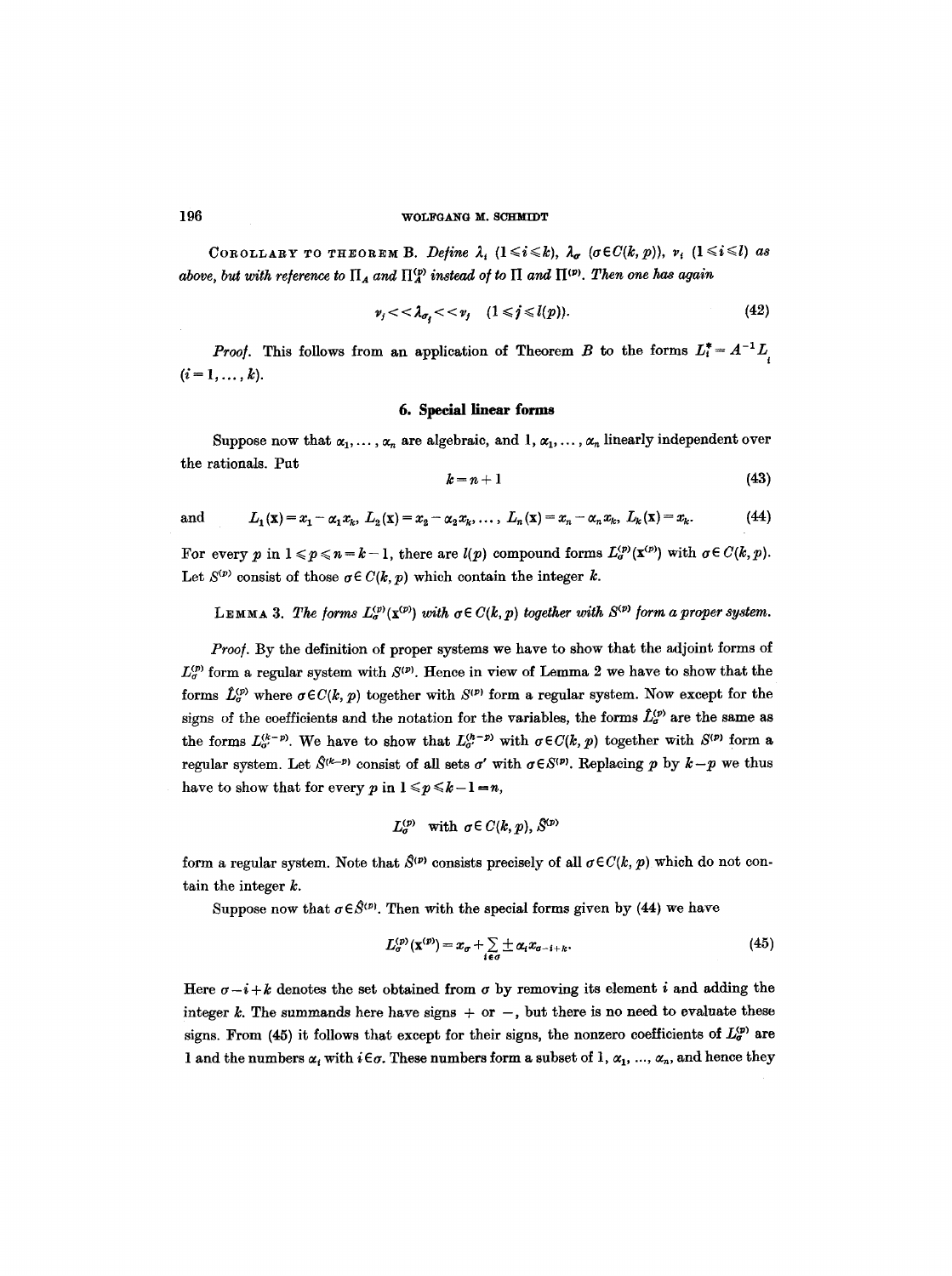are linearly independent over the rationals. Thus condition (i) in the definition of regular systems is satisfied. It also is clear that for every  $\tau$  in  $C(k, p)$  there is a  $\sigma \in \hat{S}^{(p)}$  such that the coefficient of  $x_{\tau}$  in  $L^{(p)}_{\sigma}$  is not zero. Hence (ii) holds.

#### **7. Special parallelopipeds**

**LEMMA 4.** Assume that  $\alpha_1, \ldots, \alpha_n$  are algebraic, and **1**,  $\alpha_1, \ldots, \alpha_n$  linearly independent *over the rationals. Put*  $k = n + 1$  *and define*  $L_1(\mathbf{x})$ , ...,  $L_k(\mathbf{x})$  *by (44). Suppose*  $A_1, ..., A_k$  are posi $tive$  and have

$$
A_1 A_2 ... A_k = 1 \tag{46}
$$

*and*  $A_1 < 1, ..., A_n < 1; A_k > 1.$  (47)

Let  $\lambda_1, ..., \lambda_k$  be the successive minima of the parallelopiped  $\Pi_A$  given by

$$
|L_i(\mathbf{x})| \leq A_i \quad (i=1,\ldots,k). \tag{48}
$$

*Then for every*  $\delta > 0$  *there is a*  $Q_2 = Q_2(\delta, \alpha_1, ..., \alpha_n)$  *such that* 

$$
\lambda_1 > Q^{-\delta} \tag{49}
$$

$$
provided \t Q \ge \max (A_k, Q_2). \t (50)
$$

*Proof.* Our proof will be by induction on n. When  $n = 1$  we may apply Theorem A with  $l=2, L_1, L_2$  and  $S=\{2\}$ . It follows that  $\lambda_1=\lambda_{l-1}>Q^{-\delta}$  provided  $Q\geqslant \max (A_2, Q_0)$ .

Now assume the truth of the lemma for integers less than  $n$ . It will suffice to prove for every p in  $1 \leq p \leq k-1 = n$  and every  $\delta > 0$  that

$$
\lambda_{k-p} > \lambda_{k-p+1} Q^{-\delta} \tag{51}
$$

provided  $Q \ge \max (A_k, Q_3)$  where  $Q_3 = Q_3(\delta, \alpha_1, ..., \alpha_n)$ . Namely, repeated application of (51) yields  $\lambda_1 > \lambda_k Q^{-n\delta} > Q^{-n\delta}$ . Since  $\delta > 0$  was arbitrary, the lemma follows.

It remains to show (51). Let  $\sigma$  be the set in  $C(k, p)$  consisting of 1, 2, ...,  $p-1, k$ . (Hence  $\sigma$  consists of k only if  $p = 1$ ). Our first aim is to show that with  $A_{\sigma}$  defined by (38), we have

$$
\lambda_1 A_{\sigma}^{1/p} > Q^{-\delta} \tag{52}
$$

if  $Q \ge \max (A_k, Q_4)$ . Take at first the case when  $p = 1$ . Then since there is an integer point  $\mathbf{x}_0 \neq 0$  with  $|L_i(\mathbf{x}_0)| \leq \lambda_1 A_i$  (i = 1, ..., k), it follows that

$$
1 \leqslant \max (\lambda_1 A_1, \ldots, \lambda_1 A_k) = \lambda_1 A_k = \lambda_1 A_{\sigma}^{1/p},
$$

and (52) is true. Now assume that  $1 < p \le n = k - 1$ . Put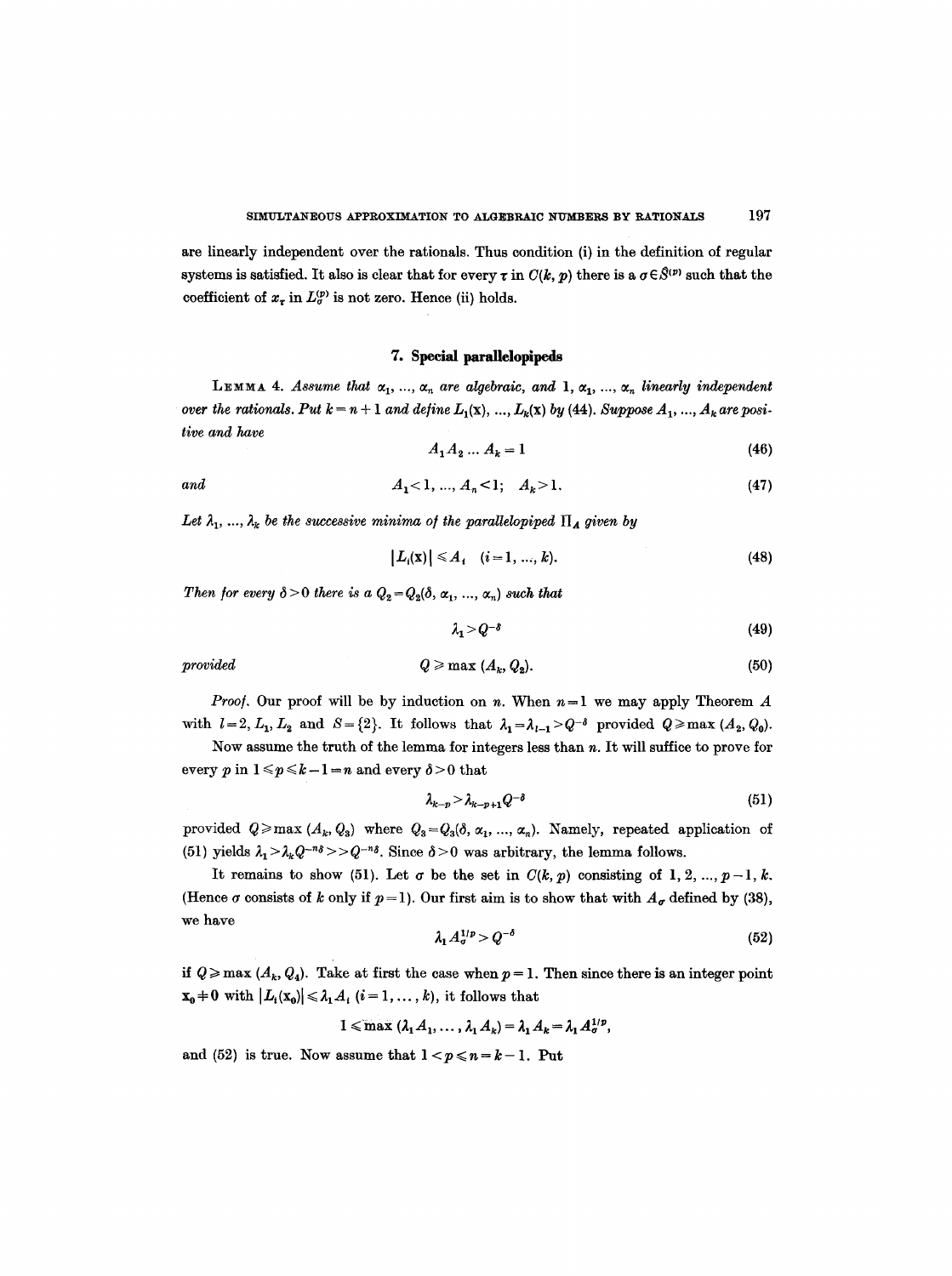$$
B_i = A_i / A_{\sigma}^{1/p} \quad (i \in \sigma).
$$
 (53)

Then by (46) and (47) we have

$$
\prod_{i \in \sigma} B_i = B_1 B_2 \dots B_{p-1} B_k = 1 \tag{54}
$$

and

198

$$
B_i < 1 \ (1 \le i \le p-1), \ B_k > 1. \tag{55}
$$

By definition of  $\lambda_1$  there is an integer point  $\mathbf{x_0} \neq \mathbf{0}$  with  $|L_i(\mathbf{x_0})| \leq \lambda_1 A_i$   $(i=1, ..., k)$ . Now since  $\Pi_A$  has volume  $2^k$ , the first minimum  $\lambda_1$  is at most 1 by Minkowski's theorem. Hence  $\lambda_1 A_i < 1$  (i=1, 2, ..., n) by (47). Hence in  $\mathbf{x}_0 = (x_1, ..., x_n, x_k)$ , the last coordinate  $x_k$  cannot be zero. Hence the vector  $y_0 = (x_1, ..., x_{p-1}, x_k)$  in  $E^p$  is not 0. The linear forms  $L_i$  with  $i \in \sigma$  may be interpreted as forms in  $y = (x_1, ..., x_{p-1}, x_k)$ . We have

$$
|L_i(\mathbf{y}_0)| \leq \lambda_1 A_i = \lambda_1 A_\sigma^{1/p} B_i \quad (i \in \sigma).
$$

Thus the parallelopiped in  $E^p$  defined by

$$
|L_i(\mathbf{y})| \leq B_i \quad (i \in \sigma)
$$

has a first minimum  $\mu_1$  with  $\mu_1 \leq \lambda_1 A_\sigma^{1/p}$ . In view of (54) and (55) it follows from our induction hypothesis that

$$
\lambda_1 A_\sigma^{1/p} \geqslant \mu_1 > Q^{-\delta}
$$

provided  $Q \ge \max (B_k, Q_5)$ . Since  $B_k = A_k / A_{\sigma}^{1/p} \le A_k$ , the inequality (52) is true provided  $Q \geq \max(A_k, Q_4).$ 

Recall that  $S_q^{(p)}$  consists of all  $\sigma \in C(k, p)$  which contain k. It is clear that (52) is in fact true for every  $\sigma \in S^{(p)}$  provided  $Q \ge \max (A_k, Q_k)$ .

Let  $L_{\sigma}^{(p)}(\mathbf{x}^{(p)})$  with  $\sigma \in C(k, p)$  be the pth compound forms of  $L_1, ..., L_k$ , and define the parallelopiped  $\Pi_A^{(p)}$  by (41). The first minimum  $\nu_1$  of  $\Pi_A^{(p)}$  satisfies  $\nu_1 >> \lambda_1 \lambda_2 ... \lambda_p >> \lambda_1^p$  by (42), and hence we have

$$
v_1 A_\sigma >> \lambda_1^p A_\sigma >> Q^{-p\delta} \quad (\sigma \in S^{(p)})
$$

by (52) provided Q is large. Since  $\delta > 0$  in (52) was arbitrary, we have in fact

$$
\nu_1 A_{\sigma} > Q^{-\delta/(2l)} \quad (\sigma \in S^{(p)}) \tag{56}
$$

if  $Q \ge \max (A_k, Q_6)$ . Here  $Q_6 = Q_6(\delta, \alpha_1, \ldots, \alpha_n)$  and  $l = l(p) = \binom{k}{p}$ .

We now apply the corollary proved in section 4 to the proper system  $L_{\sigma}^{(p)}$  ( $\sigma \in C(k, p)$ ),  $S^{(p)}$ . The inequality (16) now becomes (56), and hence it is true if Q is large. It follows that

$$
\nu_{i-1} > \nu_i Q^{-\delta} \tag{57}
$$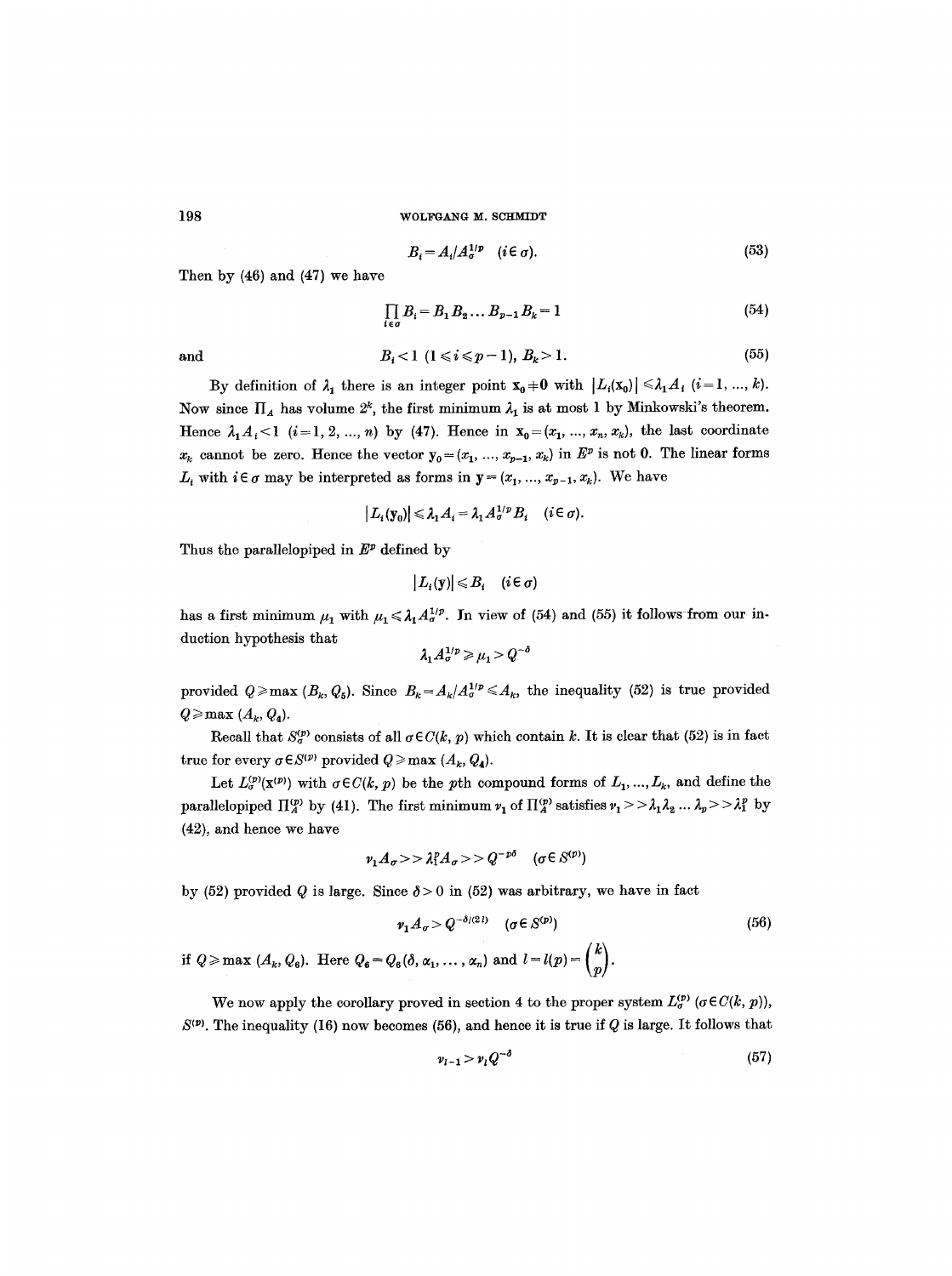provided (17) holds, i.e. provided  $Q \ge \max(A_{\sigma}(\sigma \in C(k, p)), Q_{7})$ . Since  $A_{\sigma} \le A_{k}$  by (47), the last condition is fulfilled if  $Q \ge \max(A_k, Q_7)$ . Now by (42) again we have

$$
\nu_{l} << \lambda_{k-p+1} \lambda_{k-p+2} \dots \lambda_{k} << \nu_{l}
$$
  
and  

$$
\nu_{l-1} << \lambda_{k-p} \lambda_{k-p+2} \lambda_{k-p+3} \dots \lambda_{k} << \nu_{l-1}.
$$
  
Thus (57) yields  

$$
\lambda_{k-p} >> \lambda_{k-p+1} Q^{-\delta}
$$

if  $Q \ge \max(A_k, Q_2)$ . Since  $\delta > 0$  was arbitrary, we therefore have (51) if  $Q \ge \max(A_k, Q_3)$ . This proves the lemma.

**LEMMA 5.** *Suppose*  $\alpha_1, ..., \alpha_n$  are as in Lemma 4, and put  $k = n + 1$ . Define linear forms  $M_1, \ldots, M_k$  by

$$
M_1(\mathbf{x}) = x_1, \quad M_2(\mathbf{x}) = x_2, \dots, \quad M_n(\mathbf{x}) = x_n, \quad M_k(\mathbf{x}) = \alpha_1 x_1 + \dots + \alpha_n x_n + x_k. \tag{58}
$$

Let  $B_1, \ldots, B_k$  be positive numbers with

$$
B_1 B_2 \dots B_k = 1,\tag{59}
$$

$$
B_1 > 1, \ldots, B_n > 1, \ B_k < 1. \tag{60}
$$

*Write*  $\mu_1, ..., \mu_k$  for the successive minima of the parallelopiped  $\Pi_B$  defined by

$$
|M_i(\mathbf{x})| \leq B_i \quad (i = 1, ..., k). \tag{61}
$$

For every  $\delta > 0$  there is a  $Q_8 = Q_8(\delta, \alpha_1, ..., \alpha_n)$  such that

$$
\mu_1 > Q^{-\delta} \tag{62}
$$

$$
provided \t Q \ge \max (B_k^{-1}, Q_8). \t (63)
$$

*Proof.* This lemma is dual to Lemma 4. Write  $A_i = B_i^{-1}$   $(i=1, ..., k)$ . Then (46), (47) hold. The forms  $M_1, ..., M_k$  are adjoint to  $L_1, ..., L_k$  given by (44), and hence the forms  $M_1/B_1, ..., M_k/B_k$  are adjoint to  $L_1/A_1, ..., L_k/A_k$ . Thus if  $\lambda_1, ..., \lambda_k$  are the successive minima of  $\Pi_A$  defined in Lemma 4, then it is well known that

$$
1 << \lambda_i \mu_{k+1-i} << 1 \quad (i = 1, ..., k). \tag{64}
$$

(See, e.g., [1]. Another way to prove this is to use the corollary of Theorem B together with the fact, established in Lemma 2, that  $M_1, ..., M_k$  are essentially the  $(k-1)$ -st compounds of  $L_1, ..., L_k$ . Namely, it follows that  $\mu_{k+1-i}$  is of the same order of magnitude as  $\lambda_1 \ldots \lambda_{i-1} \lambda_{i+1} \ldots \lambda_k$ , hence as  $\lambda_i^{-1}$ .)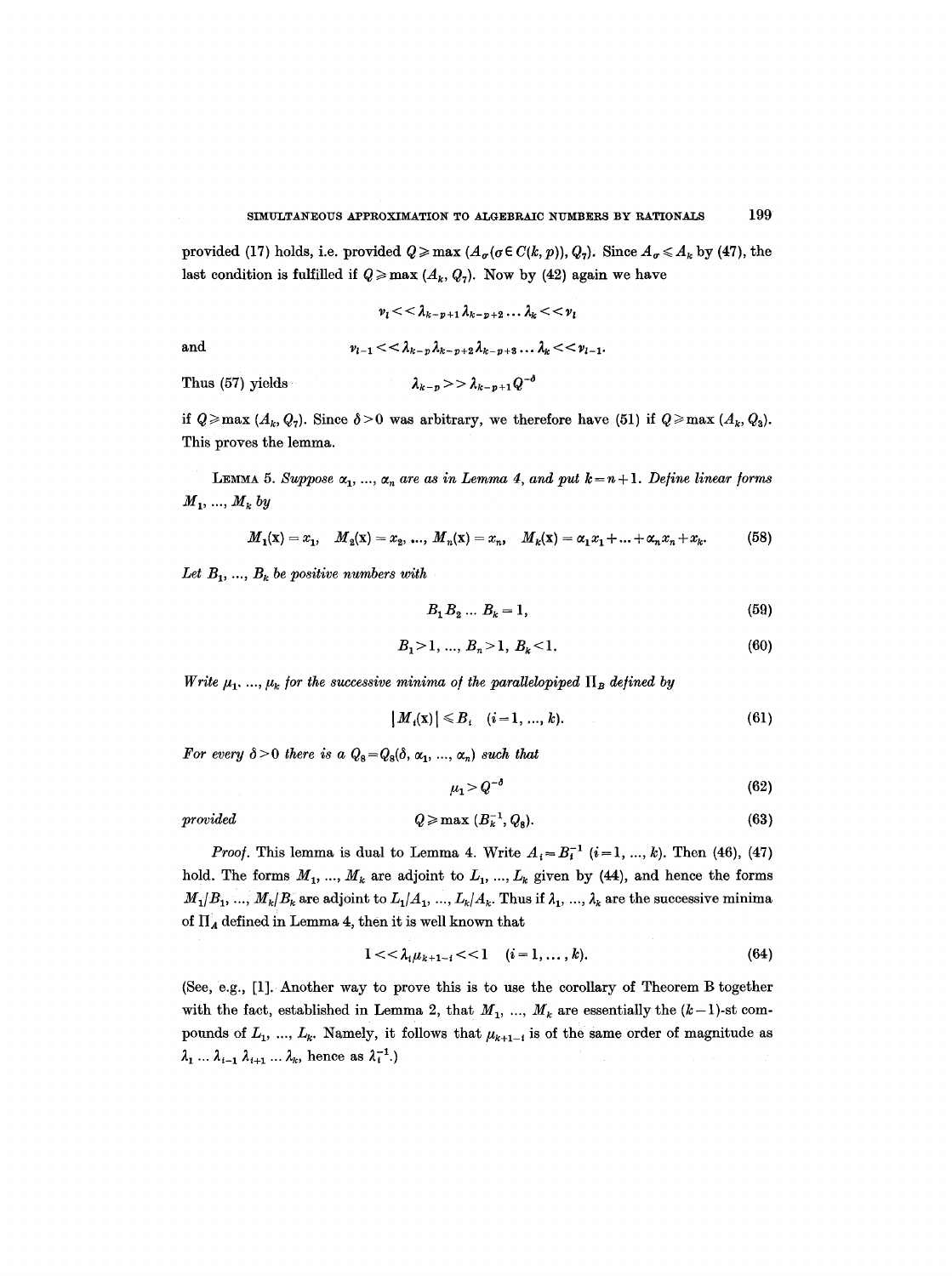By Lemma 4 we have  $\lambda_{k-1} \geqslant ... \geqslant \lambda_2 \geqslant \lambda_1 > Q^{-\delta}$ , and hence  $\lambda_k \lt \lt (\lambda_1 ... \lambda_{k-1})^{-1} \lt \lt Q^{k\delta}$ . Thus by (64),  $\mu_1>>Q^{-k\delta}$ . Since  $\delta>0$  was arbitrary, we have in fact (62) provided (63) holds with a suitably large  $Q_{\rm s}$ .

### **8. Proof of the main theorems**

The proof of Theorem 1 will be by induction on n. The case  $n = 1$  is Roth's theorem. Suppose that  $n > 1$  and q is a positive integer with

$$
\|q\alpha_1\| \dots \|q\alpha_n\| \cdot q^{1+\epsilon} < 1. \tag{65}
$$

Put 
$$
k = n + 1, \quad \eta = \varepsilon/k,
$$
 (66)

$$
A_i = ||q\alpha_i|| q^n \quad (i = 1, ..., n), \qquad A_k = (A_1 A_2 ... A_n)^{-1}.
$$
 (67)

Now if one of the numbers  $A_1, ..., A_n$  were at least 1, say if  $A_1 \geq 1$ , then

$$
||q\alpha_2||...||q\alpha_n||q^{1+s-\eta} < 1,
$$

and by induction hypothesis this holds for only finitely many integers q. We may therefore assume that the numbers  $A_1, ..., A_n$  are less than 1, and that (46), (47) hold. From (65), (66) and (67) we have

$$
A_k = q^{-n\eta} (\|q\alpha\| \dots \|q\alpha_n\|)^{-1} > q^{1+\epsilon-n\eta} = q^{1+\eta}, \qquad (68)
$$

and (67) together with Roth's theorem yields

$$
A_k \leq (\|q\alpha_n\| \dots \|q\alpha_n\|)^{-1} < q^{2n} \tag{69}
$$

for large q.

Let  $p_1, \ldots, p_n$  be integers with  $||q\alpha_i|| = |q\alpha_i - p_i|$   $(i = 1, \ldots, n)$ , and let  $\mathbf{x}_0$  be the point  $(p_1, \ldots, p_n, q)$  in  $E^k$ . Then (67) and (68) imply that

$$
|L_i(\mathbf{x}_0)| \leqslant A_i q^{-\eta} \quad (i = 1, \dots, k), \tag{70}
$$

where  $L_1, ..., L_k$  are the forms given by (44). Thus the parallelopiped  $\Pi_A$  defined by  $|L_i(x)| \leq A_i$   $(i = 1, ..., k)$  has a first minimum  $\lambda_1$  with  $\lambda_1 \leq q^{-\eta}$ . The number  $Q = q^{2n}$  satisfies  $Q > A_k$  by (69), and we still have  $\lambda_1 \leqslant Q^{-\eta/(2n)}$ . By Lemma 4 this is impossible if q and hence Q is large.

Now let us turn to Theorem 2. Suppose that  $q_1, ..., q_n$  are nonzero integers with

$$
||q_1\alpha_1 + \ldots + q_n\alpha_n|| \cdot |q_1 \ldots q_n|^{1+\epsilon} < 1. \tag{71}
$$

We may assume that  $0 < \varepsilon < 1$ . Put